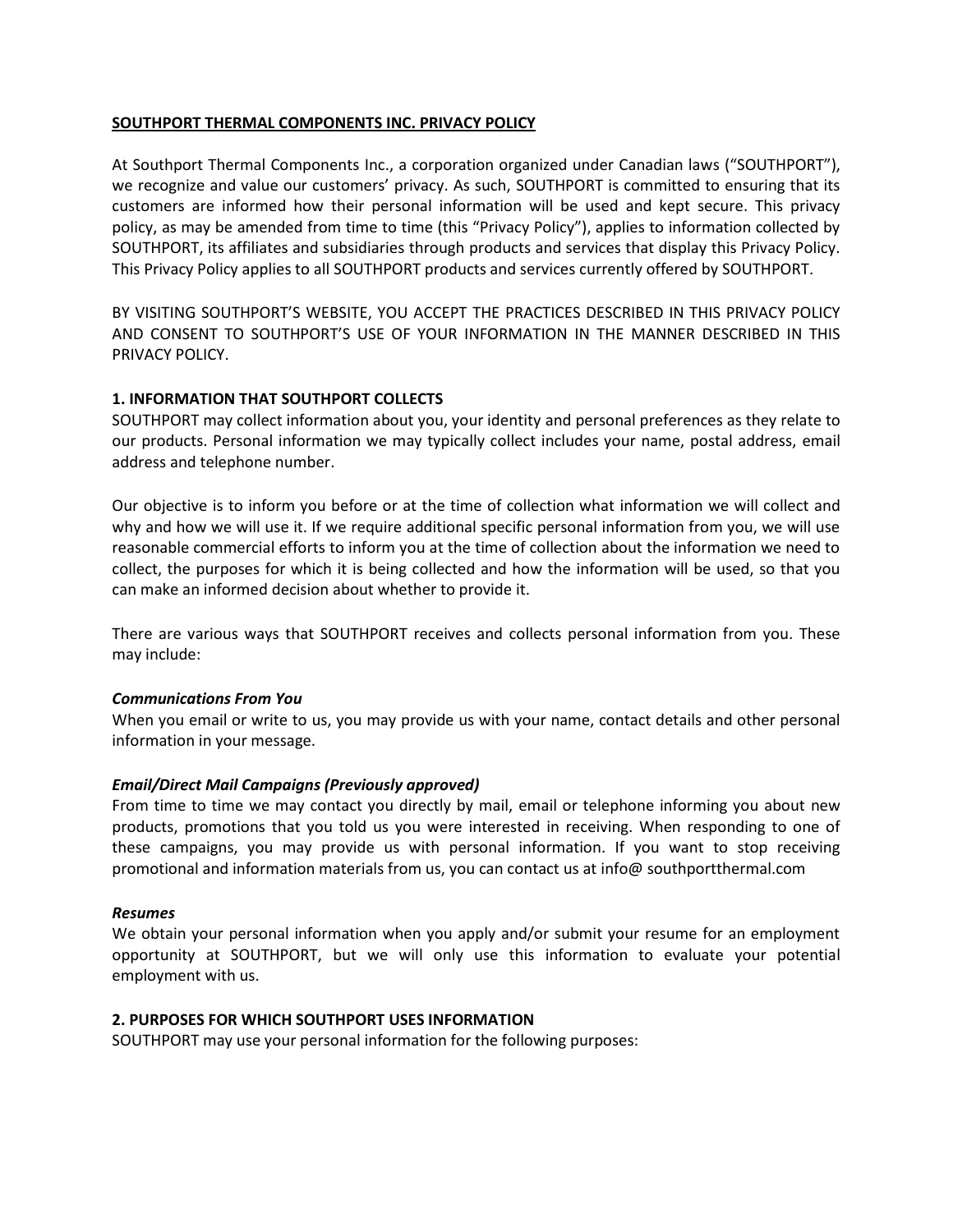#### *Internal Analysis*

We may use the information you provide us with for our own internal statistical and analytical purposes, including marketing purposes to enhance users' experience.

## *Updating Personal Information and "Opting Out"*

SOUTHPORT wants to ensure that the information it collects is accurate. You may notify us of any change to your address, phone number, email address or other information by sending us an email message at info@southportthermal.com or by notifying us in writing at:

999 Barton Street Stoney Creek, ON L8E 5H4 Canada

If at any time you wish to "opt out" of receiving information from SOUTHPORT, please notify us by sending an email to info@southportthermal.com, or a written message to the address shown above. Please note, that due to lead-times on certain mailings and other factors, you may continue to receive correspondence for a period following your "opt out" notification.

## **3. AUTOMATICALLY COLLECTED INFORMATION**

## *Google Analytics*

This website uses Google Analytics, a web analytics service provided by Google, Inc. ("Google"). Google Analytics uses "cookies", which are text files placed on your computer to help the website analyse how visitors use the site. The information generated by the cookie about your use of the website (including your IP address) will normally be transmitted to and stored by Google on servers in the United States. If, however, the Anonymize IP option has been activated on this website, Google will remove the end of your IP address. Only in exceptional cases will the complete IP address be transmitted to a Google server in the USA and then shortened there. Google will use this information for the purposes of evaluating your use of the website, compiling reports on website activity for website operators and providing other services relating to website activity and Internet usage to the website operator. Google will not associate your IP address as transmitted by Google Analytics with any other data held by Google.

You may refuse the use of cookies by selecting appropriate settings on your browser; however, please note that if you do this you may not be able to use the full functionality of this website. Furthermore, you can prohibit Google from collecting and analysing the data generated by the cookie about your use of the website (including your IP address) by downloading and installing the browser plugin available here: [\[Browser plugin\]](https://tools.google.com/dlpage/gaoptout?hl=en)

We use Google Analytics Information to help us improve our understanding of our users and their preferences. We also use it to assist us in arranging relevant advertising, commercial opportunities and competitions. Also helps us to develop our website and audit its use.

# **4. SHARING OF INFORMATION WITH THIRD PARTIES**

Except as specifically described in Section 2, Section 4, Section 5 and Section 10, SOUTHPORT will not share any personal information with third parties without obtaining your consent.

## *Internal Operations*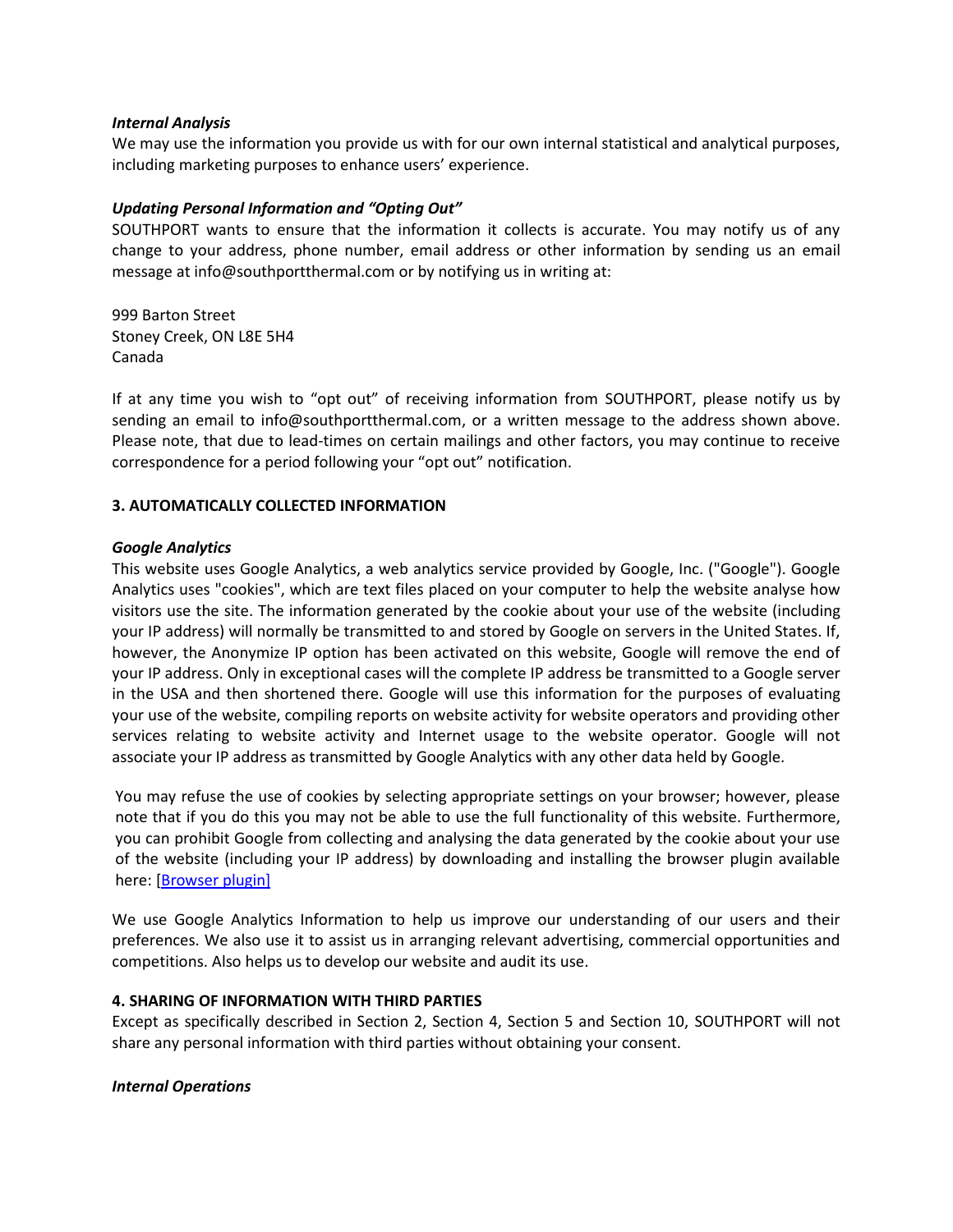We may also share information that you have provided to us with independent auditors, acting on our behalf, for revenue accounting purposes in connection with the internal operations of our business, provided that such companies comply with the terms of this policy.

### *Promotional Offers*

As a registered SOUTHPORT customer, you have the opportunity to receive news and special offers from SOUTHPORT. If you have provided us with consent, we may send you applicable news and special offers.

### *Affiliates and Subsidiaries*

We may share the information that you have provided to us with subsidiaries and affiliated companies of SOUTHPORT who are required to comply with the terms of this policy.

## **5. LEGAL DISCLOSURE**

Although we make every effort to preserve user privacy, we may need to disclose personal information when required by law wherein we have a good-faith belief that such action is necessary to comply with a current judicial proceeding, a court order or other legal process or to protect SOUTHPORT, our users' or third parties' rights, property or safety.

### **6. SECURITY**

We maintain reasonable physical, electronic and procedural safeguards to protect your personal information. While no data transmission over the Internet is one hundred percent (100%) secure from intrusion, we have used and will continue to use commercially reasonable efforts to ensure the protection of your personal information.

#### **7. COOKIES**

A cookie is a text-only string of information that a website transfers to the cookie file of the browser of your computer's hard disk so that the website can remember who you are and other details. Cookies may be set by a website or originate with third parties, such as advertisers. A cookie itself is not designed or intended to read any information from a user's computer (other than the contents of the cookie). A cookie is simply an identifier used by the website that originally placed it on your hard drive. The actual contents of the cookie information can be retrieved by the same server to identify the computer and subsequently to customize, track or regulate the use of a site based on information stored on the host server.

We may make use of cookies on our website. Cookies allow us to track use of our website to determine those areas which are useful or popular and those that are not, thereby enabling us to improve and update our website effectively.

Most web browsers can either alert you to the use of cookies or refuse to accept cookies entirely. You have the ability to accept or decline cookies by modifying the settings in your browser. However, you may not be able to use all the interactive features of the website if cookies are disabled.

For more information on how you can control and/or disable cookies using browser settings on each device, see [aboutcookie.](https://www.aboutcookies.org/)

#### **8. LINKS**